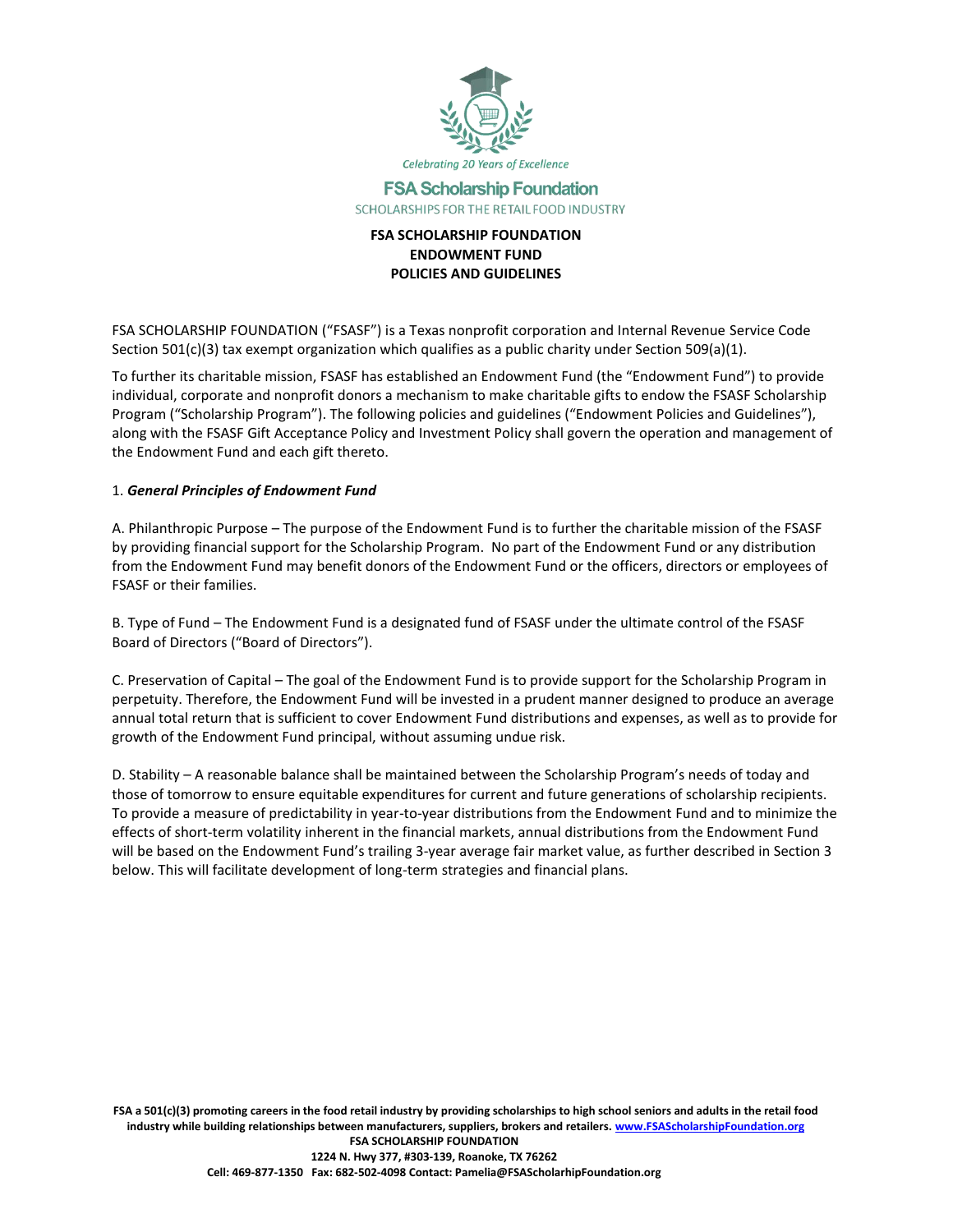

SCHOLARSHIPS FOR THE RETAIL FOOD INDUSTRY

# **2.** *Management of Endowment Fund and Investment of Assets*

The Finance Committee of the Board of Directors will manage the Endowment Fund and ensure that it is operated in accordance with the Endowment Policies and Guidelines, the Investment Policy adopted by the Board of Directors, any other applicable policies approved by the Board of Directors, The Endowment Fund shall, at all times, be managed and invested in accordance with Internal Revenue Service and U.S. Treasury statutes and regulations and the Texas Uniform Prudent Management of Institutional Funds Act, as amended from time to time.

The Financial Committee, with Board of Directors' approval, may select one or more banks, trust companies or other investment advisors to manage the investments of the Endowment Fund. Those investments will be managed in strict accordance with the Investment Policy that is approved by the Board of Directors from time to time.

#### **3.** *Distributions from Endowment Fund*

Distributions from the Endowment Fund shall be made to help support the Scholarship Program. Distributions may not be used for the organization's general operating purposes. All distributions from the Endowment Fund must be approved by the Board of Directors and in accordance with the Endowment Guidelines and Policies in effect at the time of the distribution.

There shall be no distribution from the Endowment Fund until three years after the first donation to the Endowment Fund is received or until the Endowment Fund balance reaches \$500,000.00, whichever is first.

Thereafter, the total annual amount available for distribution from the Endowment Fund shall not exceed a percentage rate multiplied by the trailing 3-year average fair market value of the Endowment Fund. Initially, the rate shall be five percent (5%). The percentage rate shall be reviewed annually by the Board of Directors and adjusted as it deems appropriate. The Board of Directors may determine the timing of the annual distribution in its discretion. There is no requirement that the Board of Directors make an annual distribution.

#### **4.** *Gifts to Endowment Fund*

A donor must specifically designate that a donation or gift is to be made to the Endowment Fund. The Board Directors may also, from time to time, designate a portion of the organization's unrestricted funds to be transferred to the Endowment Fund. There is no minimum amount for gifts to the Endowment Fund, except as otherwise agreed to by the Board of Directors.

The Finance Committee will not approve gifts to the Endowment Fund that are too restrictive in purpose. Gifts that are too restrictive include those that violate the terms of the FSAF Certificate of Formation or Bylaws, Internal Revenue Service or Treasury Department statutes or regulations governing Section 501 (c)(3) organizations or gifts that are too difficult to administer. The Finance Committee may also decline any gift that it believes is not in the best interest of the organization. All final decisions on the restrictive nature of a gift, and/or its acceptance or refusal, shall be made by the Board of Directors.

FSASF shall acknowledge receipt of all gifts to the Endowment Fund in an appropriate and timely manner and in accordance with the requirements of federal tax law.

**FSA a 501(c)(3) promoting careers in the food retail industry by providing scholarships to high school seniors and adults in the retail food industry while building relationships between manufacturers, suppliers, brokers and retailers[. www.FSAScholarshipFoundation.org](http://www.fsascholarshipfoundation.org/) FSA SCHOLARSHIP FOUNDATION 1224 N. Hwy 377, #303-139, Roanoke, TX 76262 Cell: 469-877-1350 Fax: 682-502-4098 Contact: Pamelia@FSAScholarhipFoundation.org**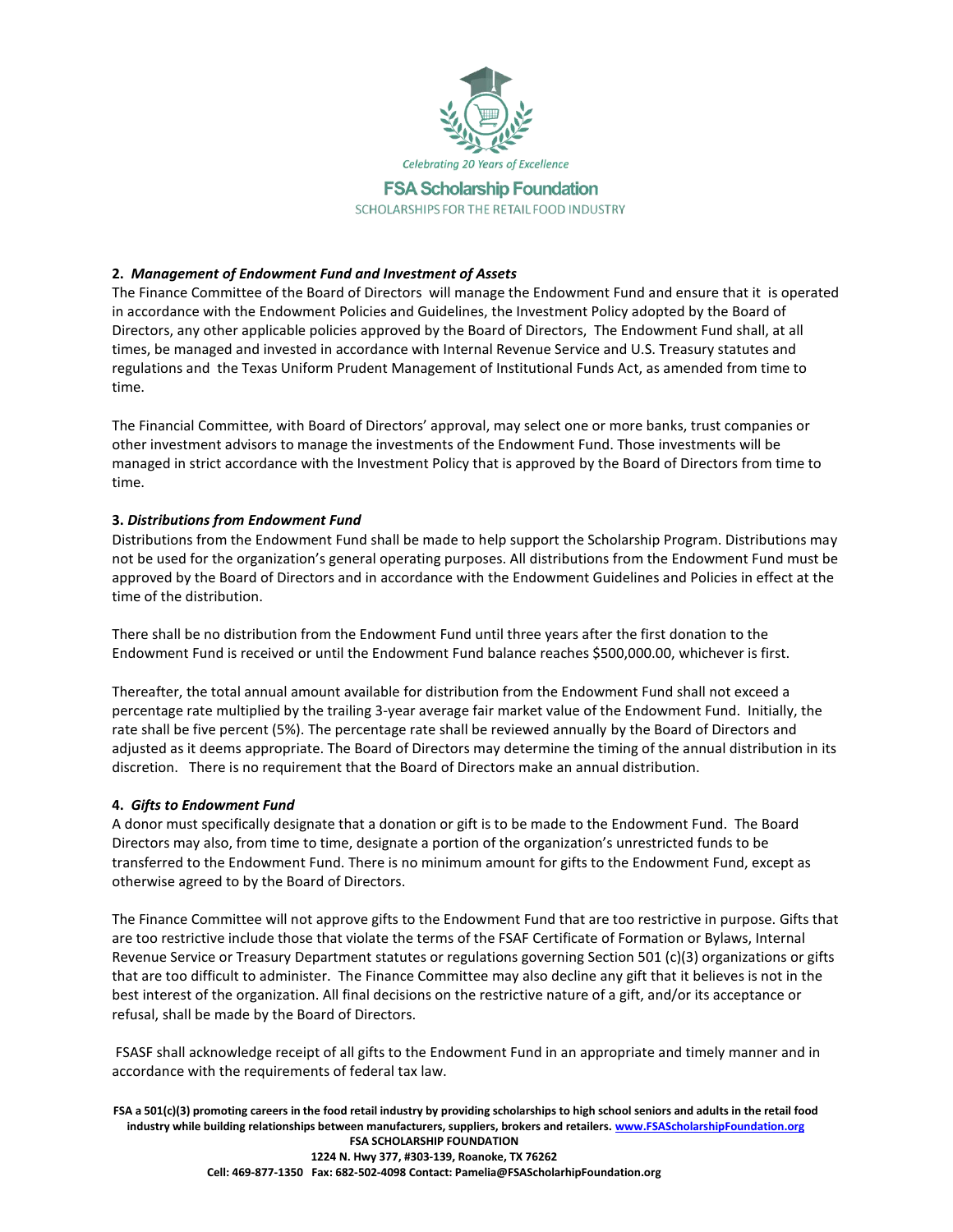

SCHOLARSHIPS FOR THE RETAIL FOOD INDUSTRY

## **5**. *Acceptable Gifts to Endowment Fund*

A. The following classes of donor gifts to the Endowment Fund are acceptable:

- **1. Cash and Cash Equivalents**
- **2. Securities**
- **(a) Publicly Traded Securities**
- **(b) Closely-Held Securities**
- **3. Tangible Personal Property**
- **4. Real Estate**
- **5. Life Insurance Interests**
- **6. Trusts**
- **(a) Charitable Remainder Trusts**
- **(b) Charitable Lead Trusts**
- **7. Bequests**
- **8. Retirement Plan Beneficiary Designations**

Each gift shall be processed by in accordance with the guidelines set forth in the FSASF Gift Acceptance Policy with regard to such gift's specific gift class.

B. Donated securities and assets other than cash or cash equivalents shall be liquidated as soon as reasonable practical unless it is determined by the Finance Committee that it would be more prudent to sell them at a later date.

C. All gifts made to the Endowment Fund of a class not expressly set forth in subsection A above shall be reviewed on a case-by-case basis by the Finance Committee and accepted or rejected pursuant to the FSASF Gift Acceptance Policy.

**6. Amendments –** The Endowment Fund Policies and Guidelines be amended from time to time only the approval of a majority of the Board of Directors.

**7. Termination** – It is the intent of the Board of Directors that the Endowment Fund be maintained in perpetuity to support the Scholarship Program. However, the Endowment Fund may be terminated upon the approval of a majority of the Board of Directors. Upon termination of the Endowment Fund, its funds shall be distributed at the direction of the Board of Directors first to fulfill outstanding Scholarship Fund obligations and then to fulfill the FSASF charitable mission.

This Policy was approved by the FSA Scholarship Foundation Board of Directors on the

| - - <b>1</b><br>uav :<br>______ |  |
|---------------------------------|--|
|---------------------------------|--|

**FSA a 501(c)(3) promoting careers in the food retail industry by providing scholarships to high school seniors and adults in the retail food industry while building relationships between manufacturers, suppliers, brokers and retailers[. www.FSAScholarshipFoundation.org](http://www.fsascholarshipfoundation.org/) FSA SCHOLARSHIP FOUNDATION 1224 N. Hwy 377, #303-139, Roanoke, TX 76262** 

**Cell: 469-877-1350 Fax: 682-502-4098 Contact: Pamelia@FSAScholarhipFoundation.org**